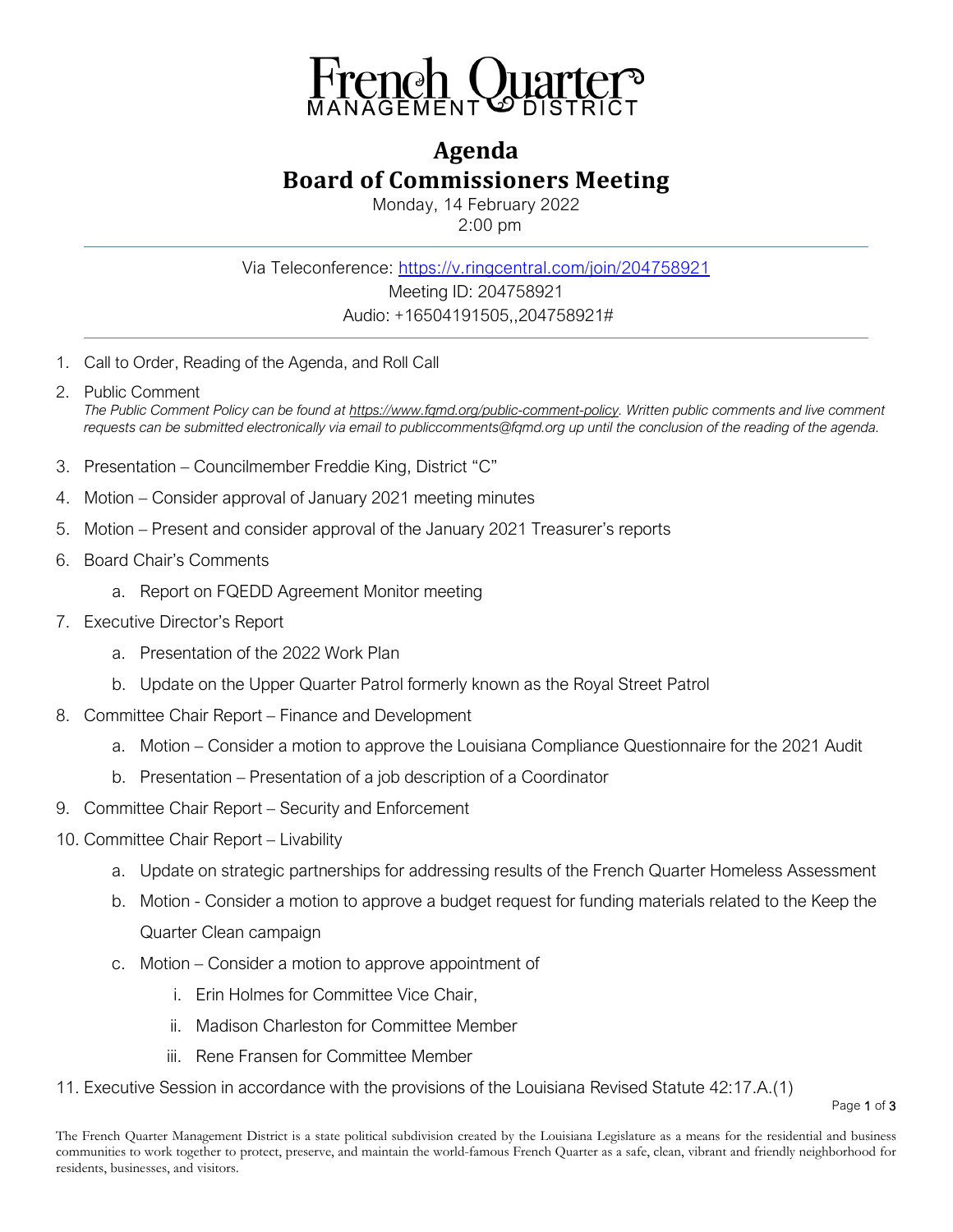

- 12. New Business To consider and take action upon any other matters that may properly come before the French Quarter Management District Board of Commissioners
- 13. Next scheduled meeting date: 14 March 2022
- 14. Adjournment